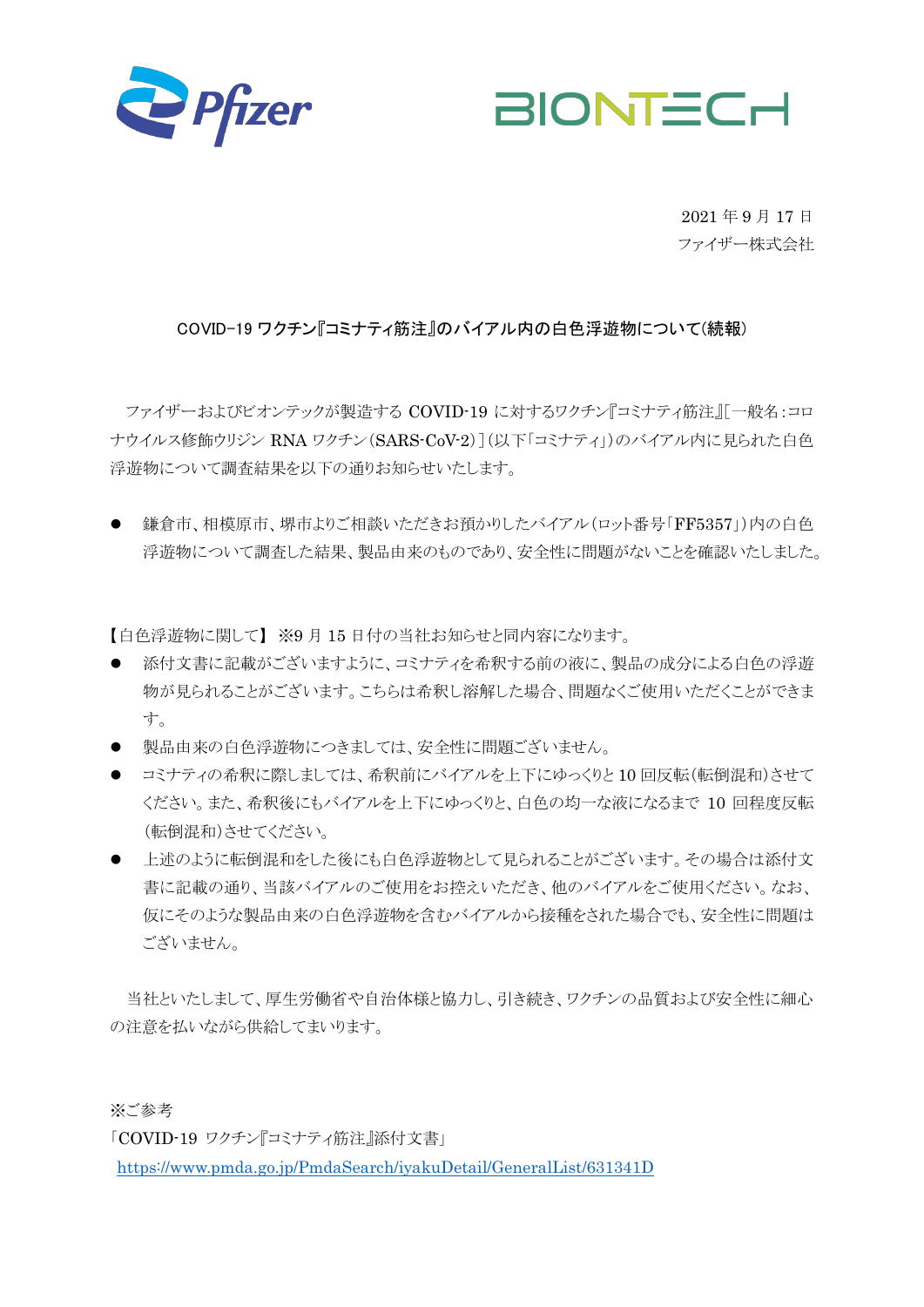



「ファイザー新型コロナワクチンに係る説明資料 ワクチンの取り扱い」 [https://www.pfizer-covid19](https://www.pfizer-covid19-vaccine.jp/%E3%83%AF%E3%82%AF%E3%83%81%E3%83%B3%E3%81%AE%E5%8F%96%E3%82%8A%E6%89%B1%E3%81%84_%E5%B8%8C%E9%87%88.pdf) [vaccine.jp/%E3%83%AF%E3%82%AF%E3%83%81%E3%83%B3%E3%81%AE%E5%8F%96%](https://www.pfizer-covid19-vaccine.jp/%E3%83%AF%E3%82%AF%E3%83%81%E3%83%B3%E3%81%AE%E5%8F%96%E3%82%8A%E6%89%B1%E3%81%84_%E5%B8%8C%E9%87%88.pdf) [E3%82%8A%E6%89%B1%E3%81%84\\_%E5%B8%8C%E9%87%88.pdf](https://www.pfizer-covid19-vaccine.jp/%E3%83%AF%E3%82%AF%E3%83%81%E3%83%B3%E3%81%AE%E5%8F%96%E3%82%8A%E6%89%B1%E3%81%84_%E5%B8%8C%E9%87%88.pdf)

本剤は、2021 年 2 月 14 日に医薬品医療機器等法第 14 条の 3 に基づく特例承認を取得しました。

コミナティは、ビオンテックが所有する mRNA ワクチン技術に基づいており、ビオンテックとファイザーが共同開発していま す。ビオンテックは、EU における製造販売承認、ならびに米国(ファイザーと共同で)、英国、カナダ等の国において計画 している製造販売承認申請に先立つ緊急使用許可または同等の許可等を有します